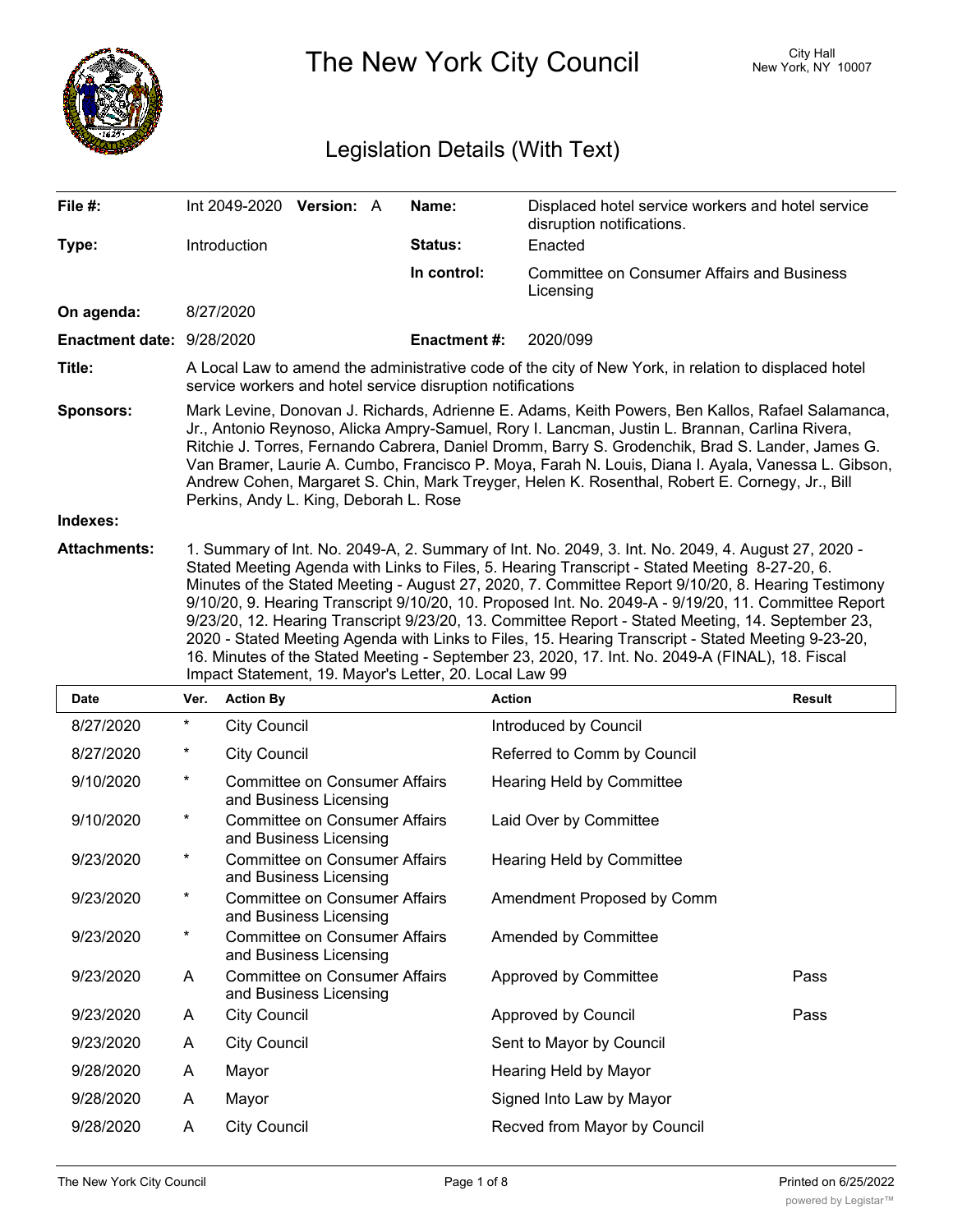## Int. No. 2049-A

By Council Members Levine, Richards, Adams, Powers, Kallos, Salamanca, Reynoso, Ampry-Samuel, Lancman, Brannan, Rivera, Torres, Cabrera, Dromm, Grodenchik, Lander, Van Bramer, Cumbo, Moya, Louis, Ayala, Gibson, Cohen, Chin, Treyger, Rosenthal, Cornegy, Perkins, King and Rose

A Local Law to amend the administrative code of the city of New York, in relation to displaced hotel service workers and hotel service disruption notifications

## Be it enacted by the Council as follows:

Section 1. Chapter 5 of title 22 of the administrative code of the city of New York is amended to add a

new section 22-510 to read as follows:

§ 22-510 Displaced hotel service workers. a. Definitions. For the purposes of this section, the following terms have the following meanings:

Affected hotel. The term "affected hotel" means a hotel or discrete portion of a hotel that has been the subject of a change in control or a change in controlling interest or identity.

Change in control. The term "change in control" means any sale, assignment, transfer, contribution or other disposition of all or substantially all of the assets used in the operation of a hotel or a discrete portion of a hotel. A change in control shall be defined to occur on the date of execution of the document effectuating such change.

Change in controlling interest or identity. The term "change in controlling interest or identity" means (i) any sale, assignment, transfer, contribution or other disposition of a controlling interest, including by consolidation, merger or reorganization, of a hotel employer or any person who controls a hotel employer; or (ii) any other event or sequence of events, including a purchase, sale or lease termination of a management contract or lease, that causes the identity of the hotel employer at a hotel to change. A change in controlling interest or identity shall be defined to occur on the date of execution of the document effectuating such change.

Eligible hotel service employee. The term "eligible hotel service employee" means a hotel service employee employed by a hotel employer at an affected hotel.

Former hotel employer. The term "former hotel employer" means any hotel employer who owns, controls or operates a hotel prior to a change in control or change in controlling interest or identity of a hotel or of a discrete portion of a hotel that continues to operate as a hotel after such change.

Hotel. The term "hotel" means a transient hotel as defined in section 12-10 of the New York city zoning resolution or any successor provision of such resolution.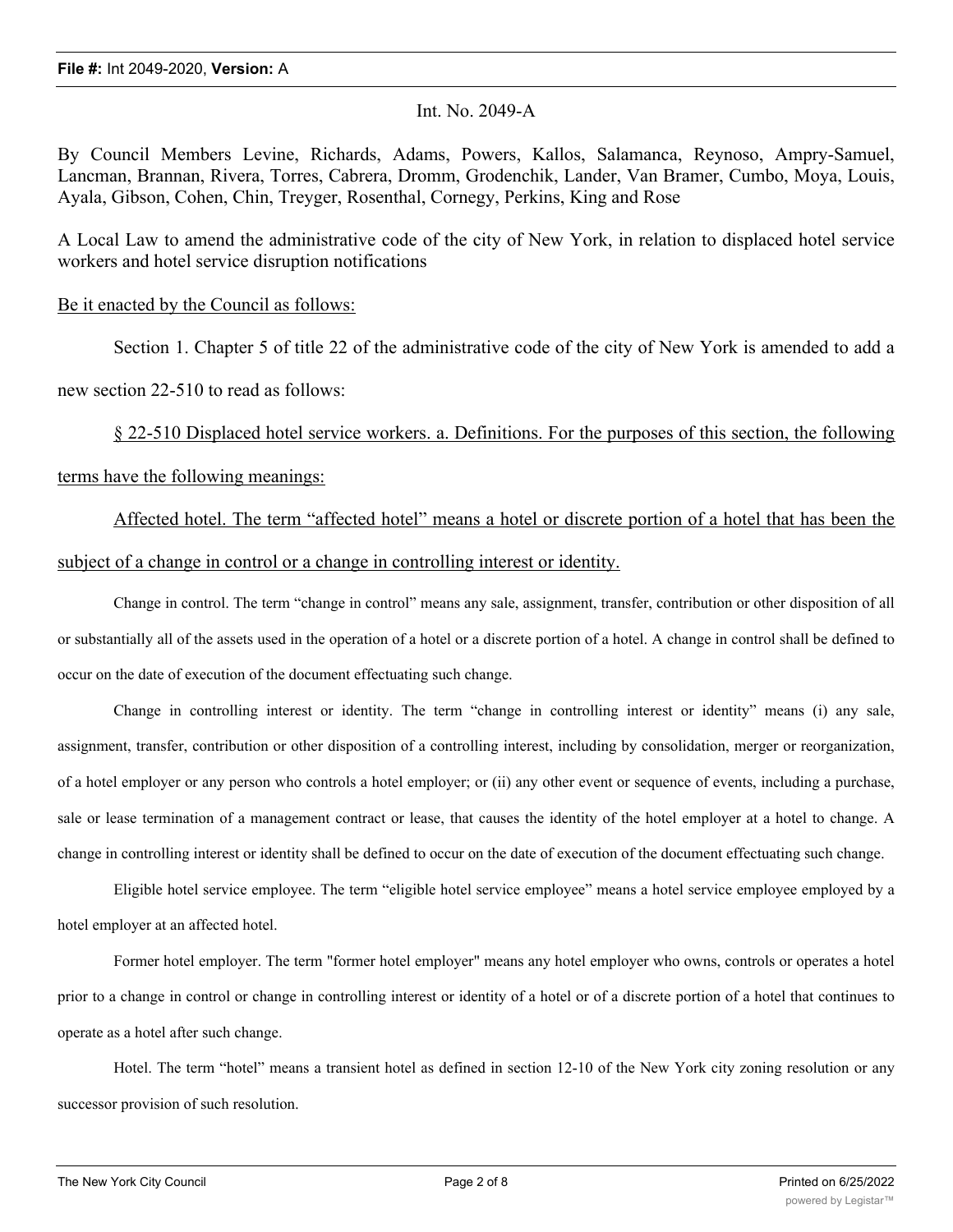Hotel employer. The term "hotel employer" means any person who owns, controls or operates a hotel, and includes any person or contractor who, in a managerial, supervisory or confidential capacity, employs one or more hotel service employees.

Hotel service. The term "hotel service" means work performed in connection with the operation of a hotel.

Hotel service employee. The term "hotel service employee" means (i) any person employed to perform a hotel service at an affected hotel during the 365-day period immediately preceding the change in control or change in controlling interest or identity of such hotel, or (ii) any person formerly employed to perform a hotel service at an affected hotel who retains recall rights under the former hotel employer's collective bargaining agreement, if any, or under any comparable arrangement established by the former hotel employer, on the date of the change in control or change in controlling interest or identity of such hotel. Notwithstanding the preceding sentence, the term "hotel service employee" shall not include persons who are managerial, supervisory or confidential employees or who otherwise exercise control over the management of the hotel.

Hotel service employee retention period. The term "hotel service employee retention period" means the 90-day period beginning on the date of a change in control or change in controlling interest or identity of the hotel or of a discrete portion of the hotel that continues to operate as a hotel after such change, provided that if such hotel is not open to the public on such date, such 90 day period shall begin on the first day that such hotel is open to the public after such change.

Person. The term "person" means any individual, proprietorship, partnership, joint venture, corporation, limited liability company, trust, association, trustee in bankruptcy, receiver or other entity that may employ persons or enter into service contracts, but does not include the city of New York, the state of New York, and the federal government or any other governmental entity, or any individual or entity managing real property for a governmental entity.

Successor hotel employer. The term "successor hotel employer" means a hotel employer who owns, controls or operates a hotel after a change in control or change in controlling interest or identity of the hotel or of a discrete portion of the hotel that continues to operate as a hotel after such change.

b. Hotel service employee retention. 1. No less than 15 days before a change in control or change in controlling interest or identity, a former hotel employer shall provide the successor hotel employer with a full and accurate list containing the name, address, date of hire and employment classification of each hotel service employee employed at an affected hotel. At the same time that the former hotel employer provides such list, the former hotel employer shall post such list in a notice to the hotel service employees that also sets forth the rights provided by this section, in the same location and manner that other statutorily required notices to such employees are posted at the affected hotel; provided that if such hotel is not open to the public, such notice shall be transmitted in the same manner as any offer of employment made pursuant to paragraph 2 of this subdivision. Such notice shall also be provided to the employees' collective bargaining representative, if any.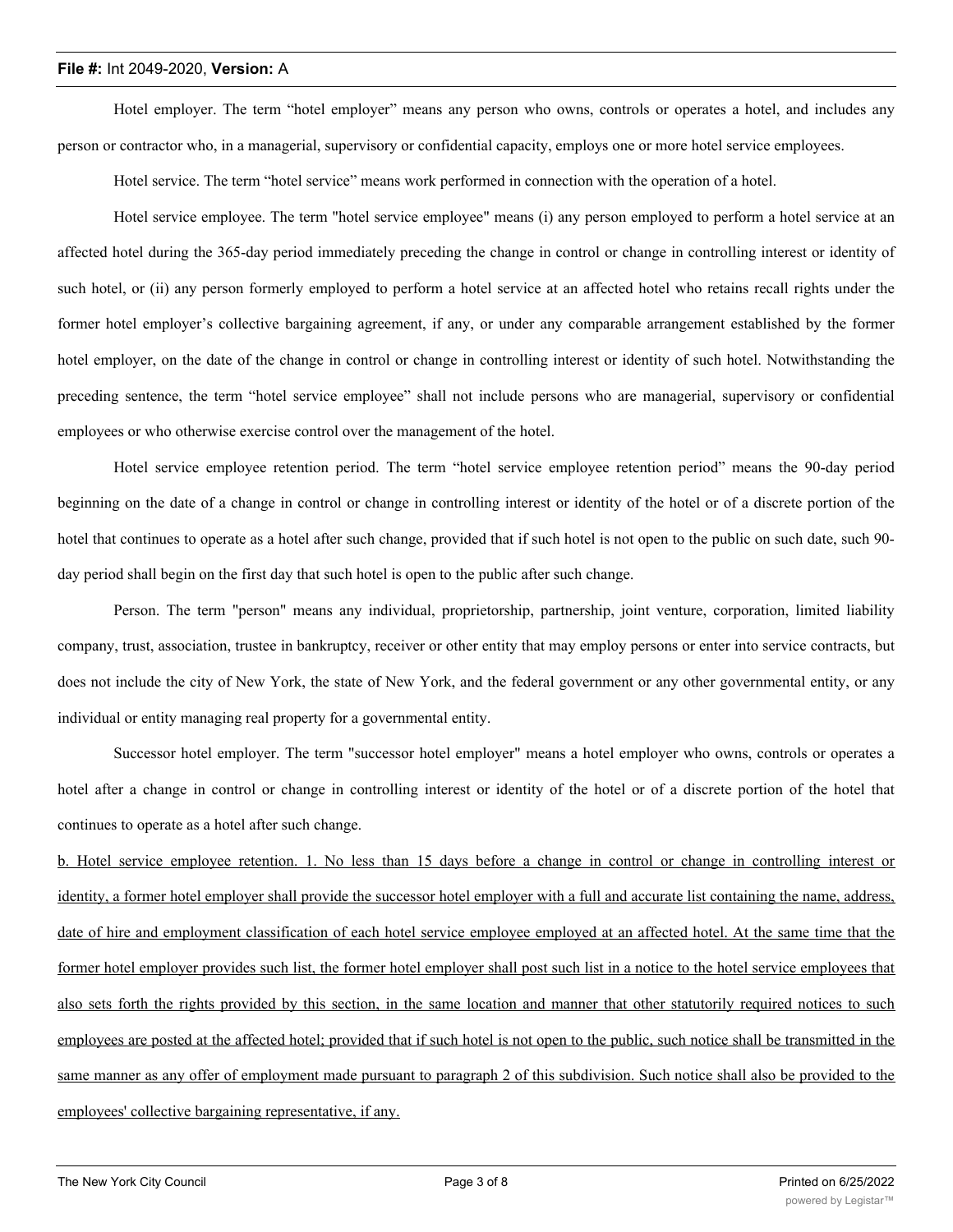2. A successor hotel employer shall, during the hotel service employee retention period, offer each eligible hotel service employee employment for no less than 90 days under the terms and conditions established by the successor hotel employer, or as required by law, except that the wage rate offered and paid for such period shall be the same as or higher than the wage rate last paid to such employee by the former hotel employer, or as required by law. Such offers shall be made in writing and shall remain open for at least 10 business days from the date of such offer.

3. Except as provided in paragraph 4 of this subdivision, during the hotel service employee retention period, an eligible hotel service employee retained pursuant to this section shall not be discharged without cause.

4. If at any time during the hotel service employee retention period the successor hotel employer determines that fewer hotel service employees are required than were employed by the former hotel employer, the successor hotel employer shall retain eligible hotel service employees by seniority and experience within each job classification, to the extent such classification exists.

5. A successor hotel employer shall retain written verification of each offer of employment made pursuant to paragraph 2 of this subdivision. Such verification shall include the name, address, date of hire and job classification of the eligible hotel service employee to whom the offer was made. A successor hotel employer shall retain such verification for no less than 3 years from the date the offer is made.

6. At the end of the hotel service employee retention period, the successor hotel employer shall perform a written performance evaluation for each hotel service employee retained pursuant to this section. If such employee's performance during such retention period is satisfactory, the successor hotel employer shall offer such employee continued employment under the terms and conditions established by the successor hotel employer. A successor hotel employer shall retain such written performance evaluation for no less than 3 years from the date it is issued.

c. Remedies. 1. A hotel service employee who has been discharged or not retained in violation of this section may bring an action in supreme court against a former hotel employer or successor hotel employer for violation of any obligation imposed pursuant to this section.

2. The court shall have authority to order preliminary and permanent equitable relief, including, but not limited to, reinstatement of any employee who has been discharged or not retained in violation of this section. If the court finds that by reason of a violation of any obligation imposed pursuant to subdivision b of this section, a hotel service employee has been discharged or not retained in violation of this section, the court shall award:

(i) back pay, and an equal amount as liquidated damages, for each day during which the violation continues, which shall be calculated at a rate of compensation not less than the higher of (1) the average regular rate of pay received by the employee during the last 3 years of the employee's employment in the same occupation classification; or (2) the final regular rate of pay received by the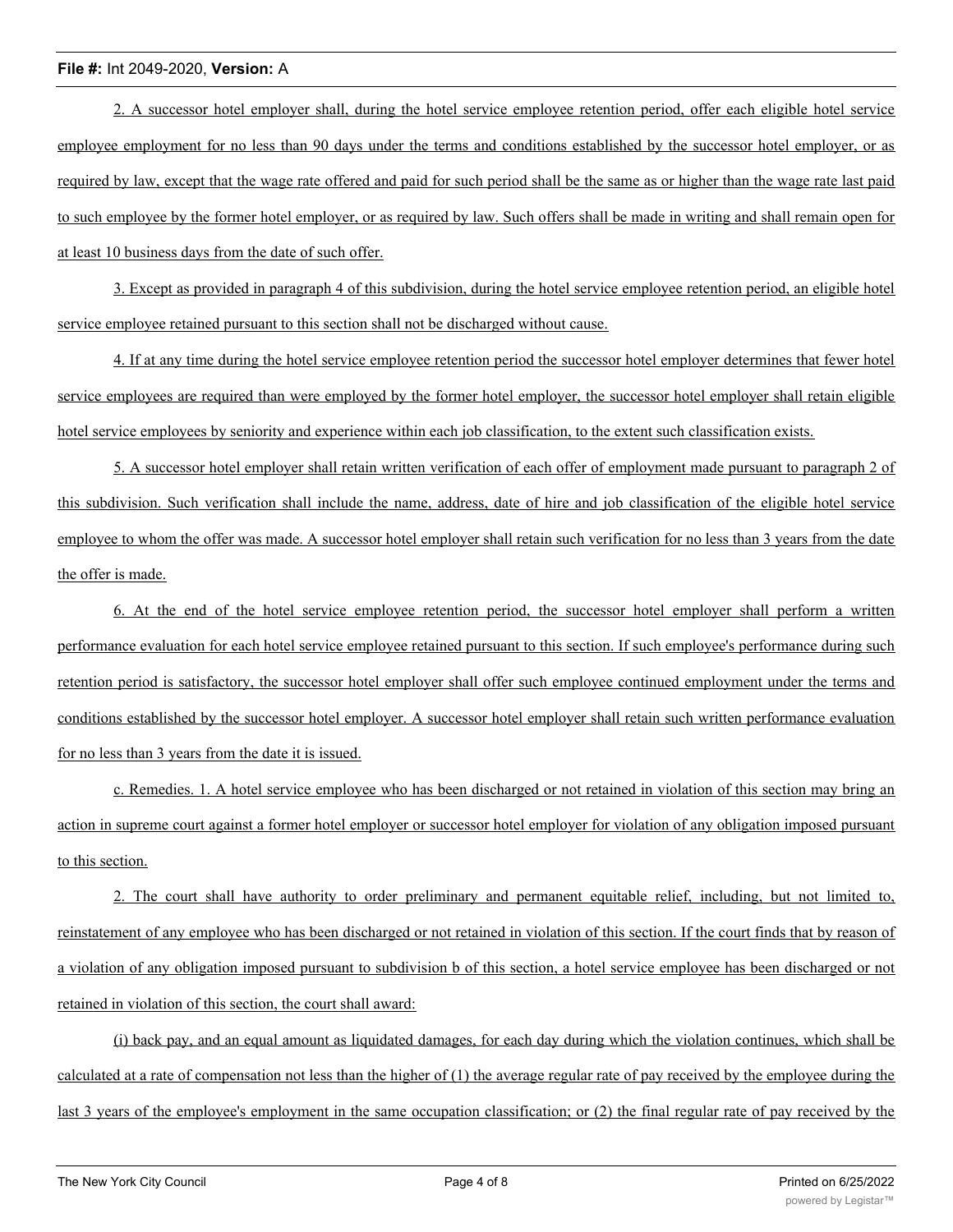employee. Back pay shall apply to the period commencing on the date of the discharge or refusal-to-retain by the successor hotel employer and ending on the effective date of any offer of instatement or reinstatement of the employee;

(ii) costs of benefits the successor hotel service employer would have incurred for the employee under such employee's benefit plan; and

(iii) the employee's reasonable attorney's fees and costs.

4. In any such action, the court shall have authority to order the former or successor hotel employer, as applicable, to provide any information required pursuant to subdivision b of this section.

d. Applicability. This section shall not apply to:

1. any successor hotel employer who, on or before the change of control or change in controlling interest or identity, agrees to assume, or to be bound by, the collective bargaining agreement of the former hotel employer, provided that such collective bargaining agreement provides terms and conditions for the discharge or laying off of employees;

2. if there was no existing collective bargaining agreement as described in paragraph 1 of this subdivision, any successor hotel employer who agrees, on or before the change of control or change in controlling interest or identity, to enter into a new collective bargaining agreement covering its hotel service employees, provided that such collective bargaining agreement provides terms and conditions for the discharge or laying off of employees; or

3. a former hotel employer who obtains a written commitment from a successor hotel employer that such successor hotel employer's hotel service employees will be covered by a collective bargaining agreement that provides terms and conditions for the discharge or laying off of employees.

e. Records 1. Each hotel employer shall maintain for three years, for each employee and former employee, by name, a record showing the employee's regular hourly rate of pay for each week of the employee's employment.

2. Each hotel employer shall make an employee's or former employee's records available in full to such employee or former employee upon request.

§ 2. Chapter 5 of tile 20 of the administrative code of the city of New York is amended by adding a new subchapter 23 to read as follows:

## SUBCHAPTER 23

## HOTEL SERVICE DISRUPTIONS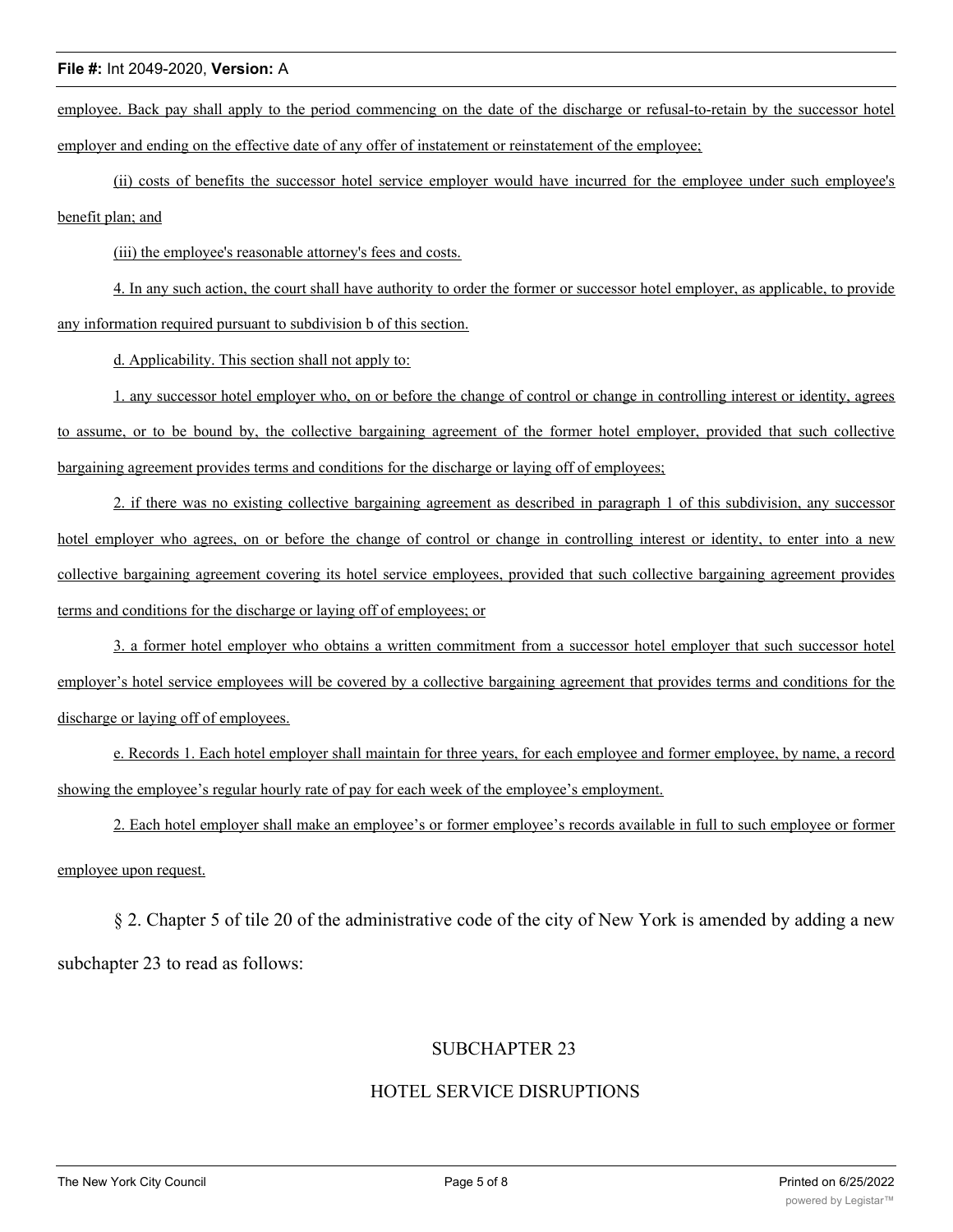§ 20-850. Definitions. For the purposes of this subchapter, the following terms have the following meanings:

Hotel. The term "hotel" means a transient hotel as defined in section 12-10 of the New York city zoning resolution or any successor provision of such resolution.

Room. The term "room" means a room available or let out for use or occupancy in a hotel.

Service disruption. The term "service disruption" means any of the following conditions where such condition substantially affects or is likely to substantially affect any guest's use of a room or utilization of a hotel service:

(i) construction work in or directly related to the hotel that creates excessive noise that is substantially likely to disturb a guest, other than construction that is intended to correct an emergency condition or other condition requiring immediate attention;

(ii) conditions of which the hotel is aware, indicating the presence in the hotel of any infestation by bed bugs, lice or other insects, rodents or other vermin capable of spreading disease or being carried, including on one's person, if such infestation has not been fully treated within 24 hours of identifying it;

(iii) the unavailability, for a period of 48 hours or more, of any advertised hotel amenity, including, but not limited to, a pool, spa, shuttle service, internet access, or food and beverage service;

(iv) the unavailability, for a period of 48 hours or more, of any advertised room appliances or technology, including but not limited to, in-room refrigerators, or internet or Wi-Fi services;

(v) the unavailability of any advertised or legally required accessibility feature, including, but not limited to, an elevator, wheelchair lift, ramp, or accessible bathroom in such room or in any common area of the hotel;

(vi) the unavailability for a period of 24 hours or more, of any utility, including, but not limited to, gas, water or electricity when the unavailability affects only the location of the hotel; or

(vii) any strike, lockout or picketing activity, or other demonstration or event for a calendar day or more at or immediately adjacent to such hotel.

Third-party vendor. The term "third-party vendor" means a vendor with which a hotel has an arrangement for third-party room reservations, or any other entity that has reserved or entered into an agreement or booking for the use or occupancy of one or more rooms in a hotel in furtherance of the business of reselling such rooms to guests.

§ 20-851. Notification. a. Within 24 hours of becoming aware of a service disruption, a hotel shall provide notification of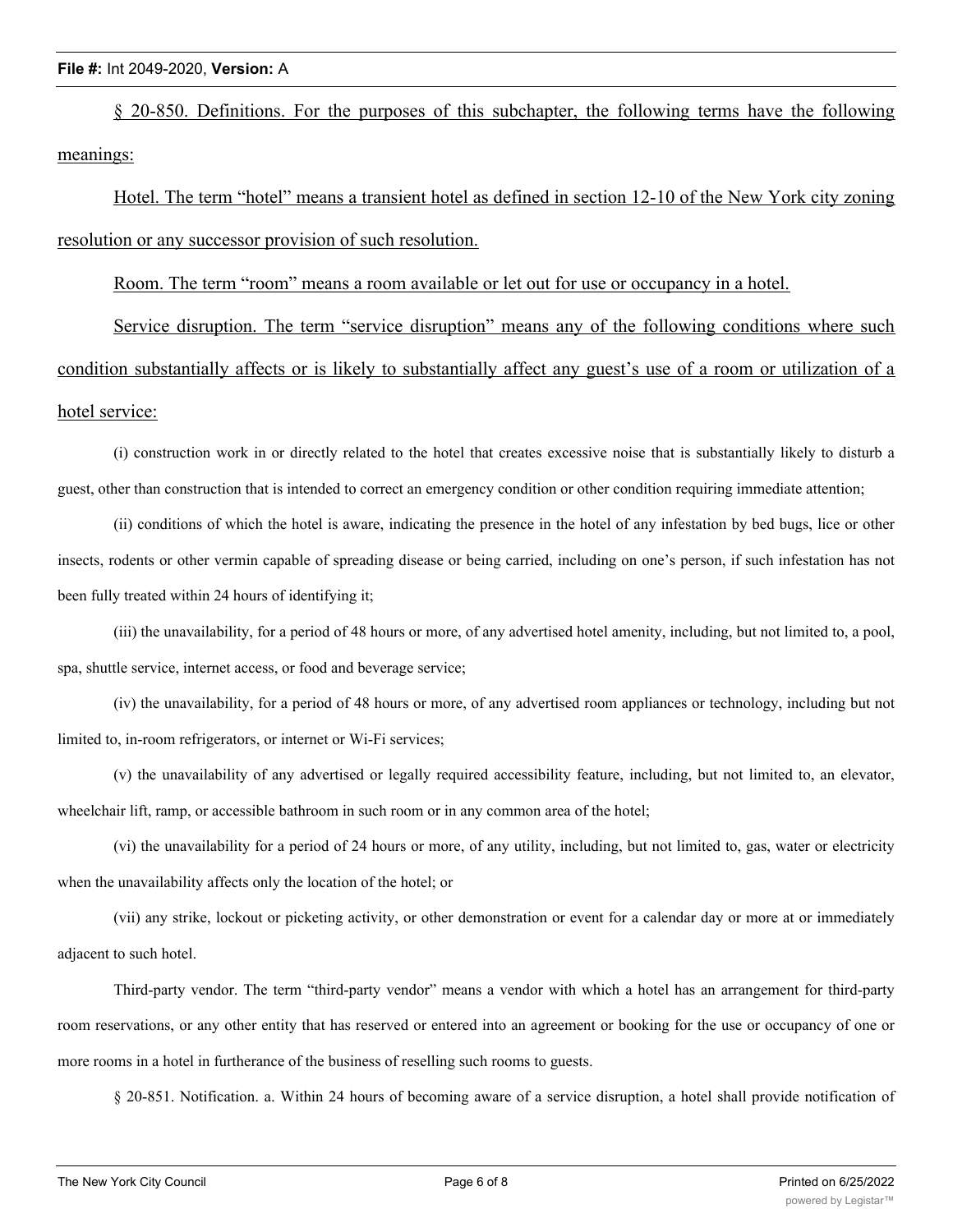such service disruption to each third-party vendor and each guest who has entered into a reservation, booking, or agreement with the hotel or a third-party vendor for the use or occupancy of a room where such service disruption could reasonably affect such room or such guest's stay or use of a hotel service. Such notification shall also be provided immediately before accepting or entering into any new reservation, booking, or agreement for the use or occupancy of a room or hotel service that could reasonably be affected by such service disruption. Such notification shall also be provided to any current guest who is substantially affected by such service disruption. Where the circumstances of such service disruption make timely notification impracticable, such notification shall be made as soon as practicable.

b. Such notification shall describe: (i) the nature of the service disruption; and (ii) the extent of the service disruption's effect on reservations, bookings, or agreements to use or occupy such room or hotel services, including the right to cancel or terminate the reservation, booking, or agreement for the use or occupancy of such room or hotel services without the imposition of any fee, penalty or other charge, as provided in subdivisions c and d of this section. If such notification is included in a communication containing other information, the notification shall be in a significantly larger font and different color than the remainder of the communication.

c. A hotel shall not impose any fee, penalty or other charge, nor retain any deposit, in the event a guest, prior to checking in, cancels a reservation, booking, or agreement with such hotel for the use or occupancy of a room, where such guest's stay or room could be substantially affected by a service disruption during such guest's stay or use of a hotel service, unless the hotel provided prominent and clear notice of such service disruption, pursuant to subdivision b of this section, prior to accepting such reservation, booking, or agreement.

d. Where a service disruption arises only after any guest of such room has checked in, the hotel shall prominently and clearly notify such guest of such service disruption within 24 hours of becoming aware of such disruption, as provided in subdivision a of this section. Such notification shall specify the rights set forth in this subdivision, pursuant to subdivision b of this section. The guests of such room or hotel service may terminate any reservation, booking, or agreement for the rental of such room or use of a hotel service, and the hotel shall not impose any fee, penalty or other charge for such termination, nor retain any deposit related to any unused portion of the period of the reservation, booking, or agreement following the onset of such service disruption.

§ 20-852. Penalties. a. Authorized agents and employees of the department of consumer and worker protection, and of any other agency designated by the mayor, shall have the authority to enforce the provisions of this subchapter.

b. A hotel that violates or causes another person to violate a provision of this subchapter or any rule promulgated pursuant to such subchapter, shall be subject to a civil penalty as follows:

- 1. for the first violation, a civil penalty of \$500;
- 2. for the second violation issued for the same offense within a period of two years of the date of the